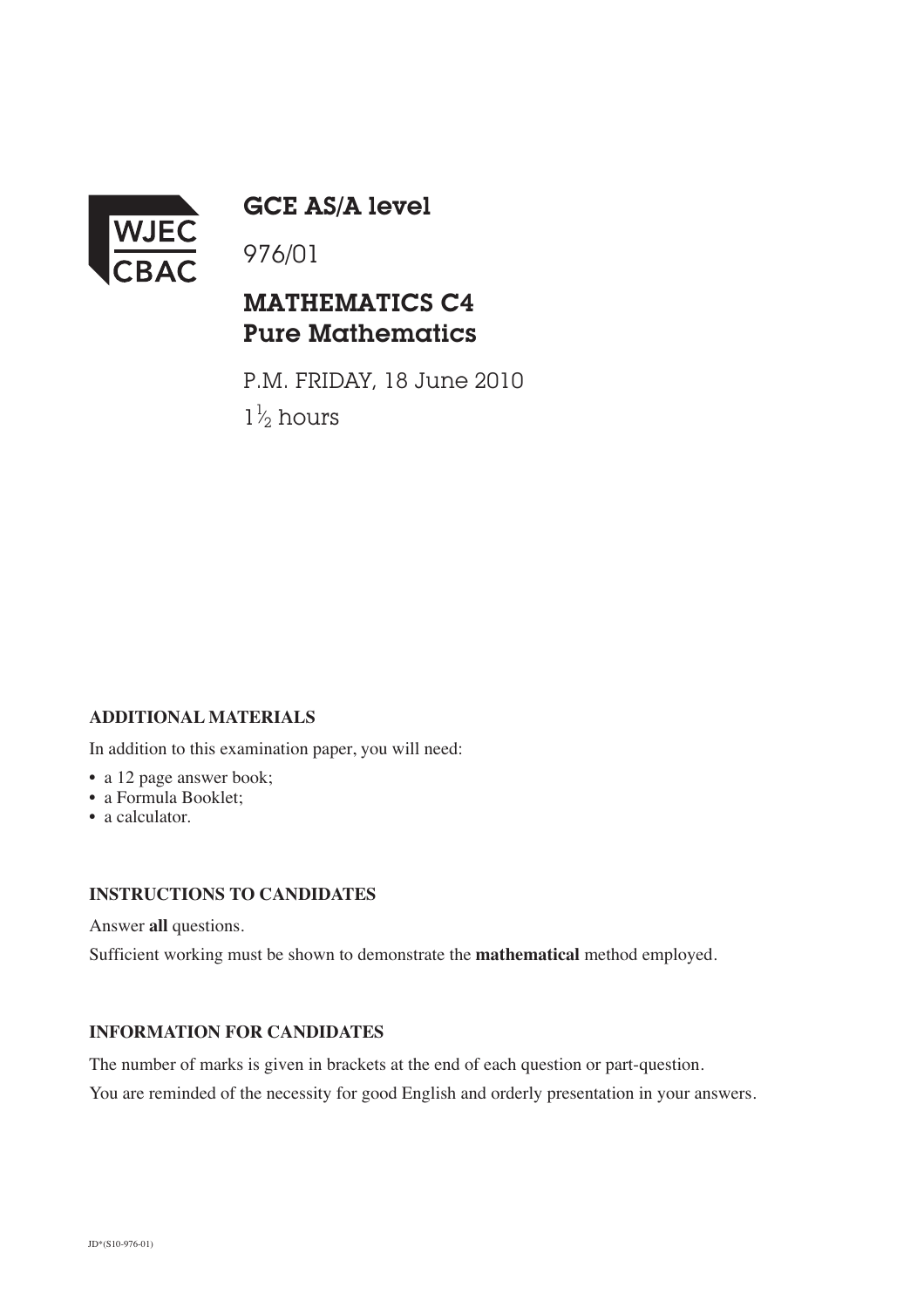**1.** The function *f* is defined by

$$
f(x) = \frac{8 - x - x^2}{x(x - 2)^2}.
$$

- (*a*) Express  $f(x)$  in terms of partial fractions. [4]
- *(b)* Use your result to part *(a)* to find the value of  $f'(1)$ . [3]
- **2.** Find the equation of the normal to the curve

$$
5x^2 + 4xy - y^3 = 5
$$

at the point  $(1, -2)$ . [5]

**3.** *(a)* Find all values of  $\theta$  in the range  $0^{\circ} \le \theta \le 360^{\circ}$  satisfying

$$
2\cos 2\theta = 9\cos \theta + 7. \tag{5}
$$

- (b) (i) Express  $5 \sin x 12 \cos x$  in the form  $R \sin (x \alpha)$ , where *R* and  $\alpha$  are constants with  $R > 0$  and  $0^{\circ} < \alpha < 90^{\circ}$ .
	- (ii) Use your results to part (i) to find the least value of

$$
\frac{1}{5\sin x - 12\cos x + 20}
$$

Write down a value for *x* for which this least value occurs. [6]

- **4.** The region *R* is bounded by the curve  $y = \sin x$ , the *x*-axis and the lines  $x = \frac{\pi}{6}$ ,  $x = \frac{\pi}{3}$ . Find the volume generated when *R* is rotated through four right-angles about the *x*-axis. Give your answer correct to three decimal places. [5]
- **5.** Expand  $\left(1 \frac{x}{4}\right)^2$  in ascending powers of *x* up to and including the term in  $x^2$ . State the range of values of *x* for which your expansion is valid. Hence, by writing  $x = 1$  in your expansion, show that 1  $\left(1-\frac{x}{4}\right)^{\frac{1}{2}}$

$$
\sqrt{3} \approx \frac{111}{64} \tag{5}
$$

**6.** The parametric equations of the curve *C* are

$$
x=\frac{2}{t}, y=4t.
$$

*(a)* Show that the tangent to *C* at the point *P* with parameter *p* has equation

$$
y = -2p^2x + 8p.
$$
 [4]

(976-01) *(b)* The tangent to *C* at the point *P* passes through the point (2, 3). Show that *P* can be one of two points. Find the coordinates of each of these two points. [4]